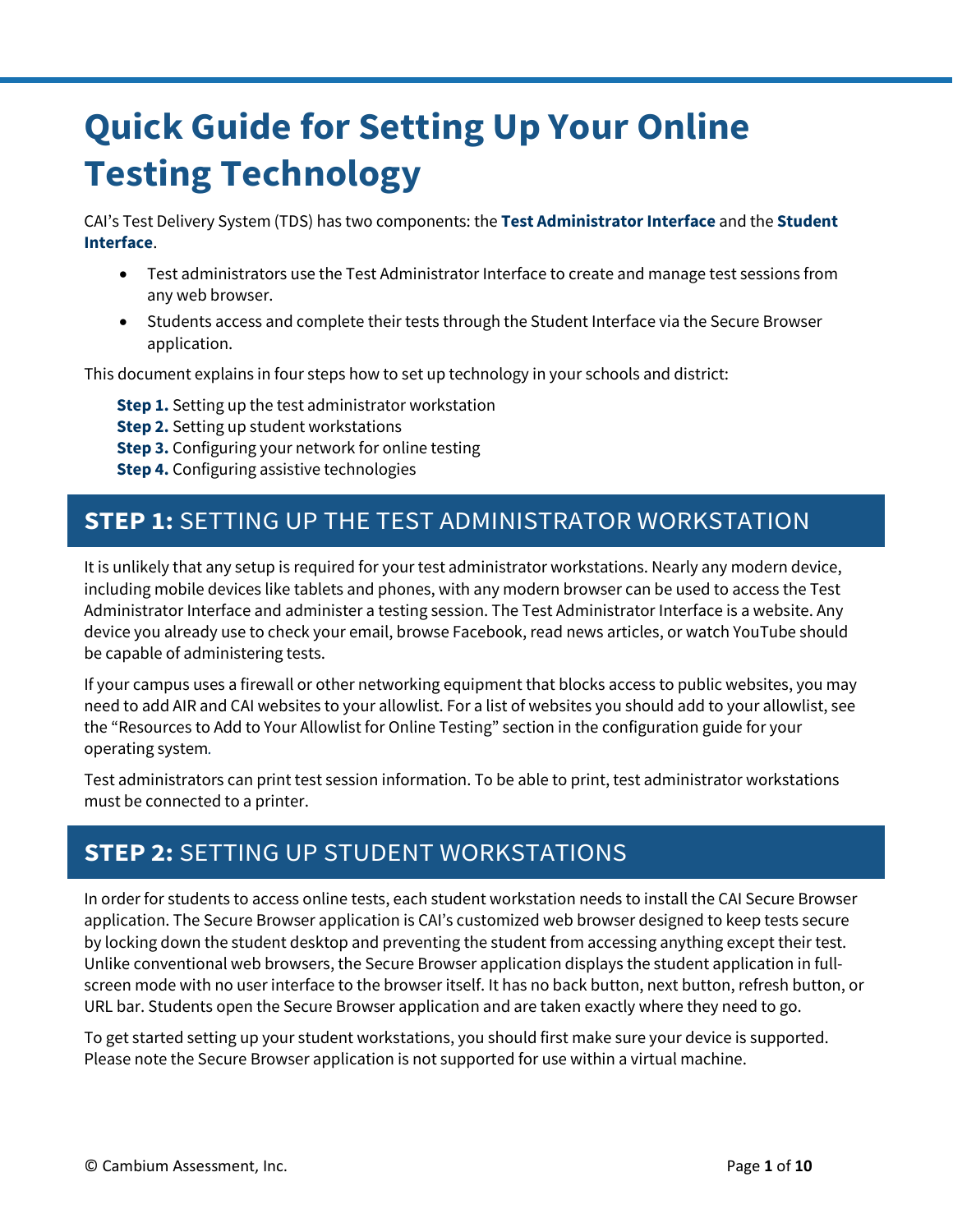For a list of supported desktops, laptops, tablets, Chromebooks, and related hardware requirements, refer to the **Minimum Requirements** document on the Texas Assessment Program.

#### **Installing the Secure Browser Application**

Once you have confirmed your device is supported, you are ready to download and install the Secure Browser application. This section explains where you can go to download the Secure Browser application and how to install it.

The Secure Browser application is available for all major operating systems listed in the Minimum [Requirements d](https://tea.texas.gov/sites/default/files/2021-22-minimum-system-requirements-07-01-21.pdf)ocument. You can download the Secure Browser application from the [Secure Browsers](https://www.texasassessment.gov/secure-browsers.html) page of Texas Assessment Program website. The Texas Assessment Program website also contains basic installation instructions.

If you are a Technology Coordinator and it is your responsibility to manage a large number of machines across your campus or district, you can likely use the same tools you are already familiar with to push the Secure Browser application out to all of your machines at scale. For example, the Secure Browser application ships as an MSI package which enables use of MSIEXEC.

If you are from a small campus, you can follow the basic installation instructions on the Texas Assessment Program website to install the Secure Browser application. The Secure Browser application is installed the same way as most other software. You will be asked to download a file, open that file, and follow prompts along the way to install the Secure Browser application. If you are familiar with installing software, install the Secure Browser application the same way.

If you are running the Secure Browser application on Apple silicon devices, you must first install Rosetta 2. Rosetta 2 may already be installed on your Apple silicon device if you needed it to run another Intel-based application. If it is not already installed, a prompt to install it will appear the first time you launch the Secure Browser application. Rosetta 2 can also be deployed to multiple devices at once through scripting or mobile device management. For more information about Rosetta 2, including installation instructions, please see [https://support.apple.com/en-us/HT211861.](https://support.apple.com/en-us/HT211861)

For iPads and Chromebooks, the SecureTestBrowser app is CAI's mobile version of the Secure Browser application. It is available in each app store to download and install. The first time you open this app, it will ask you to choose your state and assessment program. Your choice is saved and from then on, the mobile Secure Browser application works just like the desktop version, allowing you to access operational tests, practice tests, and the network diagnostic tool. You can also use any mobile device management utility to install the Secure Browser application on multiple managed devices and configure those devices.

For campuses and districts seeking advanced installation instructions for Windows, Mac, or Chrome OS, including instructions on how to install the Secure Browser application on multiple devices, see the following documents for your operating system:

- *Configurations, Troubleshooting, and Advanced Secure Browser Application Installation for Windows*
- *Configurations, Troubleshooting, and Advanced Secure Browser Application Installation for Mac*
- *Configurations, Troubleshooting, and Advanced Secure Browser Application Installation for Chrome OS*

The following documents are also available for other devices and operating systems:

- *Configurations and Troubleshooting for Linux*
- *Configurations for iPads*
- *Assistive Technology Manual*

© Cambium Assessment, Inc. Page **2** of **10**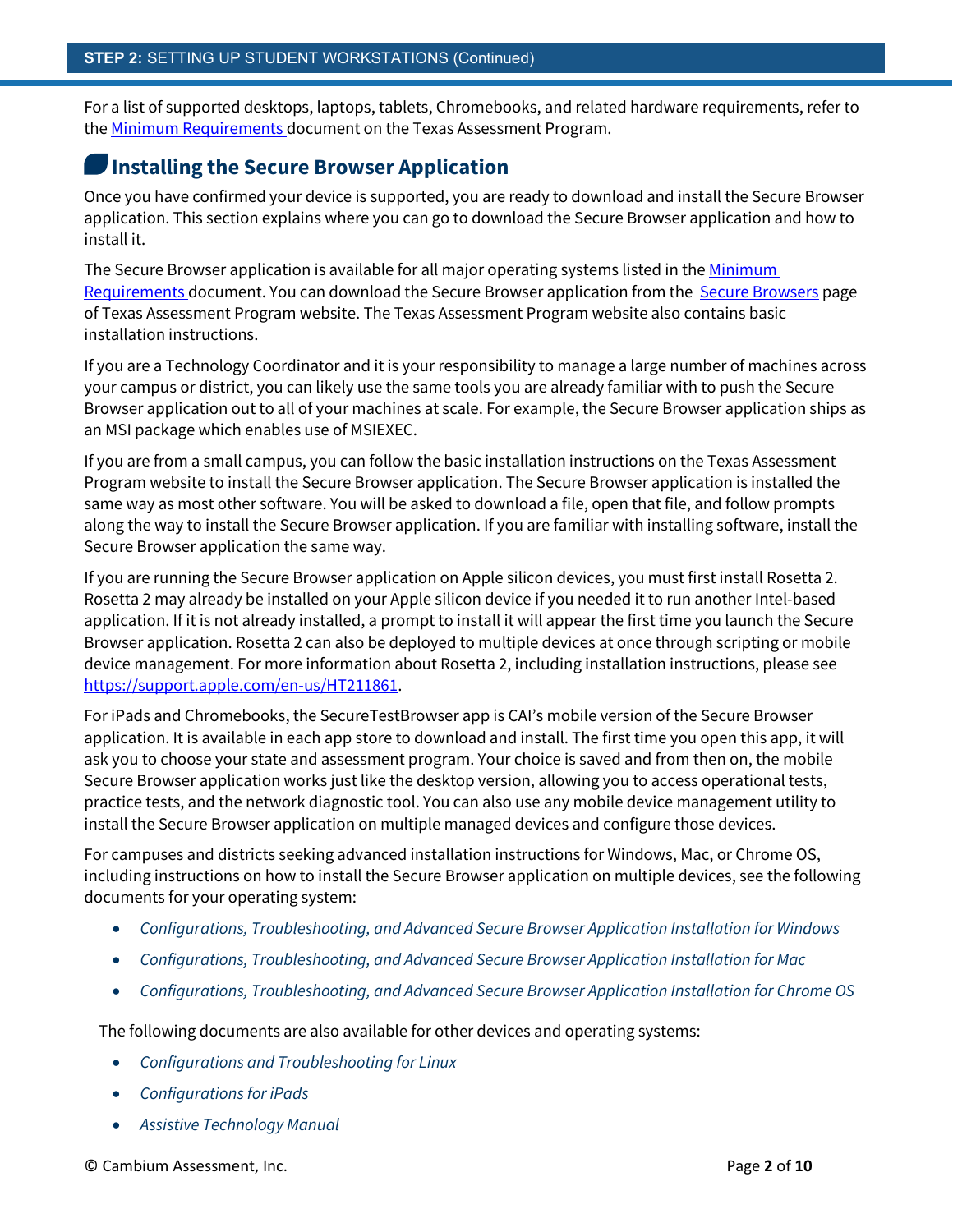### **Other Configurations**

For devices running Windows, macOS, Linux, iPadOS, or Chrome OS, there are a few additional configurations that need to be made before secure testing can begin.

Several necessary configurations for Mac workstations running macOS 10.13–10.15 can be performed by installing the Mac Secure Profile. For more information, see the section titled "Installing the Mac Secure Profile."

A feature built into macOS 11.4 and higher and all supported versions of iPadOS called Assessment Mode (AM) (formerly known as Automatic Assessment Configuration (AAC)) handles many necessary configurations to prepare Mac workstations and iPads for online testing. For more information on AM, including a list of features it disables, please visi[t https://support.apple.com/en](https://support.apple.com/en-us/HT204775)[us/HT204775.](https://support.apple.com/en-us/HT204775) In addition to AM disabling features listed at the URL above, there are a few additional features in iPadOS that must be disabled prior to the administration of online testing. These features, which are listed below, should not be available to students without an accommodation, and AM does not currently block them.

### **Disabling Fast User Switching for Windows**

Fast User Switching is a feature in all supported versions of Windows that allows for more than one user to be logged in at the same time. If Fast User Switching is not disabled and students try to access another user account during a test, the Secure Browser application will pause the test.

Fast User Switching can be disabled using the Local Group Policy Editor or Registry Editor. For instructions on how to disable Fast User Switching, see the "How to Disable Fast User Switching" section in *Configurations, Troubleshooting, and Advanced Secure Browser Application Installation for Windows*.

#### **Disabling Screen Edge Swipe for Windows 10 & Windows 11 Touchscreen Devices**

Swiping inward from the edge of the display on Windows 10 and Windows 11 touchscreen devices opens the Windows notification center. If this swiping gesture is not disabled and students taking a test in the Secure Browser on a Windows 10 or Windows 11 touchscreen device swipe from the edge of the screen during a test, the notification center will open, displaying any notifications that might appear there and pausing the test. This affects all Windows 10 and Windows 11 touchscreen devices.

The Screen Edge Swipe gesture can be disabled using the Local Group Policy Editor or Registry Editor. For instructions on how to disable the Screen Edge Swipe gesture, see the "How to Disable Screen Edge Swipe" section in the document titled *Configurations, Troubleshooting, and Advanced Secure Browser Installation for Windows*.

### **Disabling App Prelaunching for Windows**

Application Prelaunch is a feature in Windows 10 that allows Universal Windows Platform apps, such as the Photos app or Edge web browser, to prelaunch and run in the background, even if a user did not open the apps themselves. This does not affect users running the CAI Secure Browser application.

App prelaunching can be disabled by using a PowerShell command and editing the registry. For instructions on how to disable app prelaunching, see thi[s page](https://support.microsoft.com/en-us/help/4338725/k-12-assessment-unexpected-reports-apps-running-background-windows-10) from Microsoft's Online Windows Support.

### **Installing the Mac Secure Profile**

To configure Mac workstations running macOS 10.13–10.15, begin by downloading the Mac Secure Profile from your portal and then installing it. The profile, upon installation, disables the hot keys for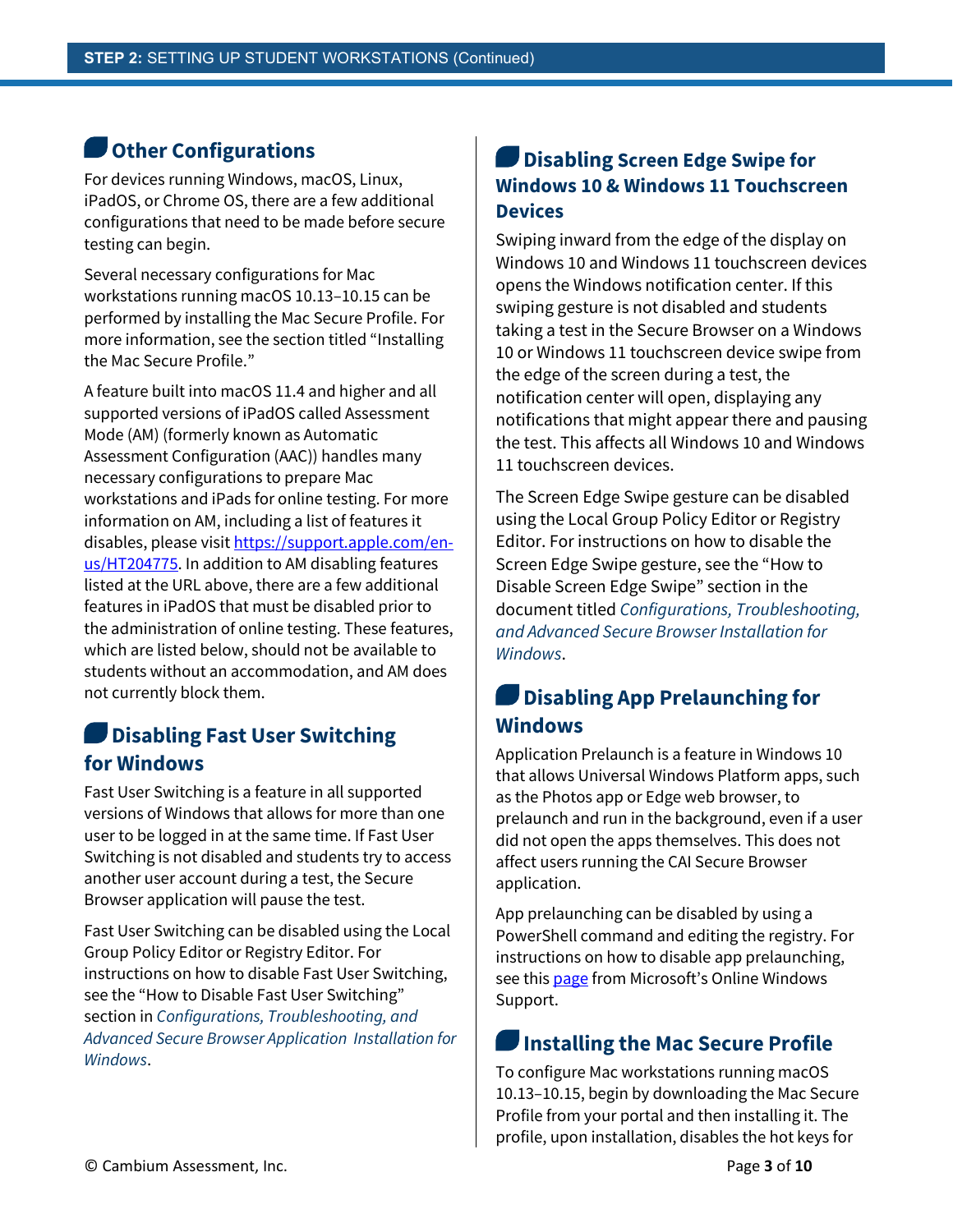enabling Mission Control, Spaces, Screenshots, and Dictation, and the trackpad gestures for accessing Lookup, App Exposé, Launchpad, and Show Desktop. It sets function keys to standard functions for all users of the Mac to which it is deployed and disables Voice Control and the menu pop-up that appears when triple-tapping the power button on Touch Bar-enabled devices. It also prevents the device from receiving files via AirDrop and the ability to have your Mac identify items under the pointer. Upon installing the profile, the Mac should be restarted immediately so that all settings can take effect. The Secure Profile was last updated for spring 2021. If you have previously installed an older version of the Secure Profile, you must download and install the new version from the link on your portal. Instructions for installing the Secure Profile are in *Configurations, Troubleshooting, and Advanced Secure Browser Application Installation for Mac*.

#### W **Disabling Third-Party App Updates for Mac**

Updates to third-party apps may include components that compromise the testing environment. These updates can be disabled through System Preferences. For instructions on how to disable updates to third-party apps, see the "How to Disable Updates to Third-Party Apps" section in *Configurations, Troubleshooting, and Advanced Secure Browser Application Installation for Mac*.

#### **Disabling Fast User Switching for Mac**

Fast User Switching is a feature in macOS 10.13- 10.15 that allows for more than one user to be logged in at the same time. If Fast User Switching is not disabled and students try to access another user account during a test, the Secure Browser application will pause the test.

Fast User Switching can be disabled through System Preferences. For instructions on how to disable Fast User Switching, see the "How to Disable Fast User Switching" section in *Configurations, Troubleshooting, and Advanced Secure Browser Application Installation for Mac*.

### **Disabling On-Screen Keyboard for Linux**

Ubuntu and Fedora feature an on-screen keyboard that should be disabled before you administer online tests. If the on-screen keyboard is not disabled, the keyboard might pop up on a touchscreen device and, if it does, it may provoke the Secure Browser application to pause the test.

The on-screen keyboard can be disabled through System Settings. For instructions on how to disable the on-screen keyboard, see the "How to Disable On-Screen Keyboard" section in *Configurations and Troubleshooting for Linux*.

### **Adding Verdana Font for Linux**

Some test content requires the Verdana TrueType font, which is not included in builds of Fedora or Ubuntu. For instructions on how to add the Verdana font, see the "How to Add Verdana Font" section in *Configurations and Troubleshooting for Linux.*

### **Disabling Voice Control for iPads**

iPads running any supported version of iPadOS have access to a feature called Voice Control that is not automatically disabled by Assessment Mode (formerly known as Automatic Assessment Configuration [AAC]). Voice Control allows iPad users to control an iPad using voice commands. If this feature is enabled on iPads that are used for testing, students may be able to access unwanted apps, such as web browsers, during a test.

Voice Control is disabled by default. If it has never been enabled on an iPad, you have nothing to do. If it has been enabled, you must disable it before a student takes a test. Voice Control can be disabled through accessibility settings. For instructions on how to disable Voice Control, see the "How to Disable Voice Control" section in *Configurations for iPads*.

### **Disabling VoiceOver for iPads**

iPads running any supported version of iPadOS have access to a feature called VoiceOver that is not automatically disabled by Assessment Mode (AM) (formerly known as Automatic Assessment Configuration [AAC]). VoiceOver is a gesture-based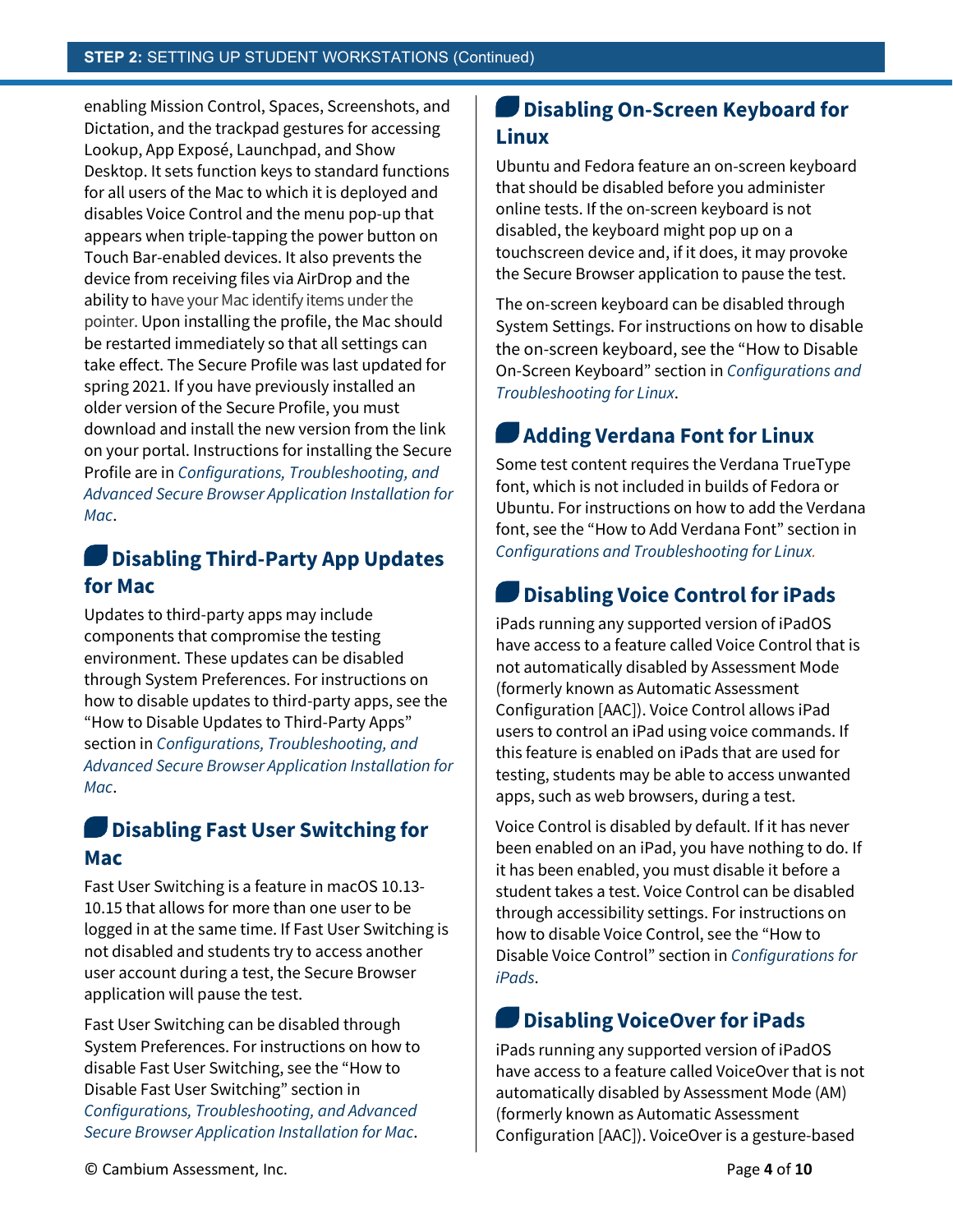screen reader that allows users to receive audible descriptions of what is on the screen of their iPad. VoiceOver also changes touchscreen gestures to have different effects and adds additional gestures that allow users to move around the screen and control their iPads. If VoiceOver is not disabled on iPads, students may be able to access unwanted apps during a test. This feature should not be available to students without an accommodation.

VoiceOver can be disabled through accessibility settings. For instructions on how to disable VoiceOver, see the "How to Disable VoiceOver" section in the *Configurations for iPads*.

### **Disabling Emoji Keyboard for iPads**

iPads running any supported version of iPadOS have an emoji keyboard enabled by default. If the emoji keyboard is not disabled, students will be able to enter emoticons into a test, which can be confusing for scorers.

The emoji keyboard can be disabled through keyboard settings. For instructions on how to disable the emoji keyboard, see the "How to Disable the Emoji Keyboard" section in *Configurations for iPads*.

#### **Managing Chrome OS Auto-Updates**

New versions of Chrome OS are released regularly and tested by CAI to ensure no new features pose a risk for online testing. However, bugs or unintentional features do sometimes show up in the latest release. Because of this, CAI recommends disabling Chrome OS auto-updates or limiting autoupdates to a version used successfully before summative testing begins to ensure Chromebooks remain stable during testing season.

You can disable or limit Chrome OS updates through the Device Settings page on your Chromebook. From this page, you can stop autoupdates or allow auto-updates but only to a specific version. For more detailed instructions on how to disable or limit Chrome OS auto-updates, see the "How to Manage Chrome OS Auto-Updates" section in *Configurations, Troubleshooting, and Advanced Secure Browser Application Installation for Chrome OS*.

### **STEP 3:** CONFIGURING YOUR NETWORK FOR ONLINE TESTING

In this section, we provide some tools and recommendations to help configure your network for online testing. To ensure a smooth administration, CAI recommends network bandwidth of at least 20 kilobits per second for each student being concurrently tested.

#### **The Network Diagnostic Tool**

CAI provides a network diagnostic tool to test your network's bandwidth to ensure it can handle administering online tests. The network diagnostic tool can be accessed through the Secure Browser application or from your portal or practice test site through a conventional browser.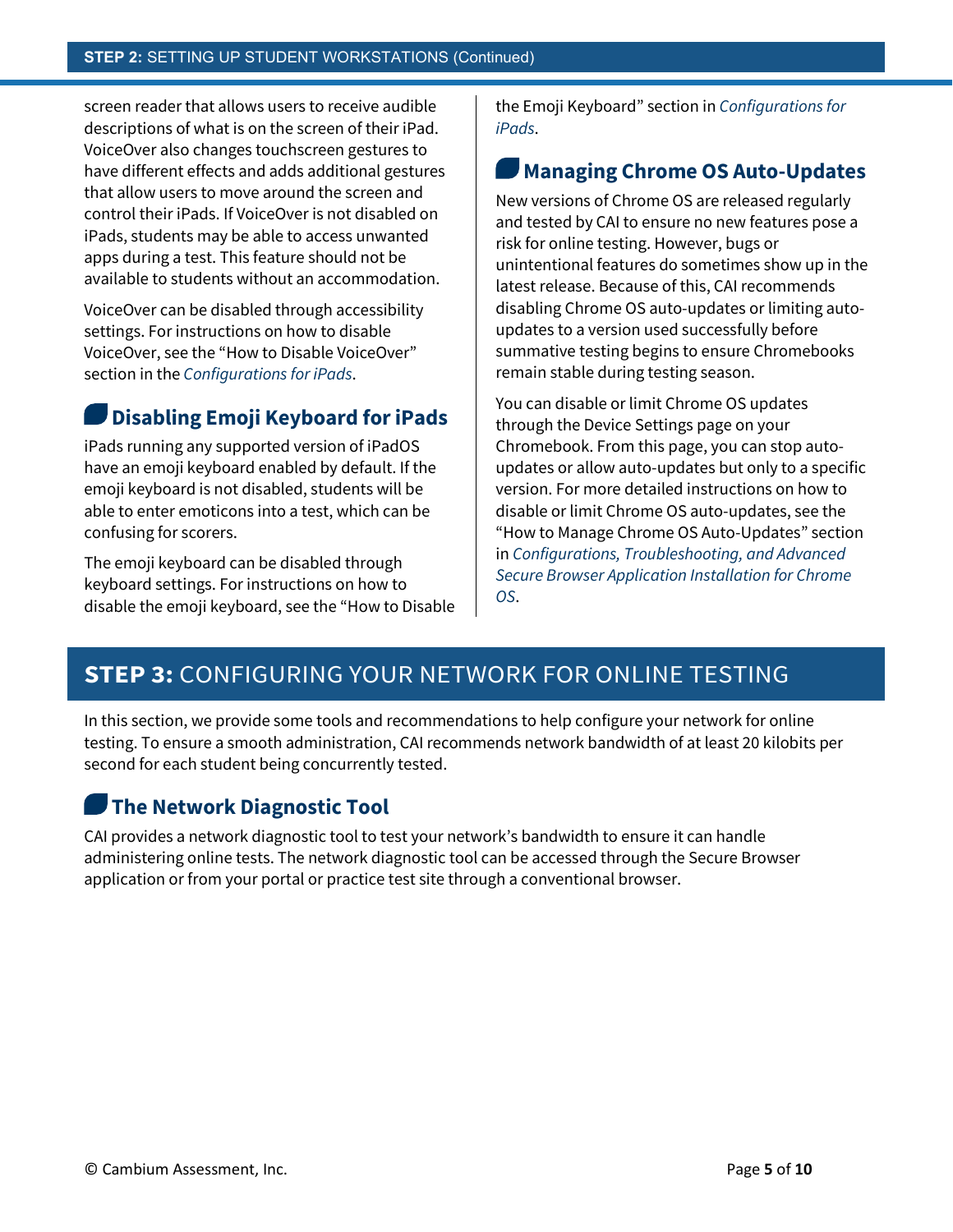| <b>Network Diagnostics</b>                                             |                                                                                                                                       |
|------------------------------------------------------------------------|---------------------------------------------------------------------------------------------------------------------------------------|
| Your Operating System: Windows 10                                      | Your Browser Version: Chrome v91                                                                                                      |
| <b>Secure Browser: false</b>                                           |                                                                                                                                       |
|                                                                        |                                                                                                                                       |
|                                                                        |                                                                                                                                       |
| <b>Bandwidth Diagnostic</b>                                            |                                                                                                                                       |
| appropriate test below for your unique situation and follow the steps. | There are variety of tests that can be conducted to determine if you have the adequate network bandwidth available. Please choose the |
|                                                                        | $\circ$ I work for the school or district and I'd like to know how many students I can expect to test concurrently at my location.    |
| am a student who will be taking a test remotely.                       |                                                                                                                                       |

Once you are in the network diagnostic tool, choose the option that applies to you. Upon choosing the option, additional fields appear. Enter information as necessary and then run the test. The goal of the network diagnostic tool is to determine if your network bandwidth can handle the number of students you hope to test at peak volume. If the tool indicates you should test with fewer students, try running a third-party network speed test like speedtest.net. If a third-party tool also indicates you lack proper bandwidth, determine if other activity on your network is drawing bandwidth away from the machine attempting to take the test. If it is, try to prioritize bandwidth for CAI's web sites during online testing.

### **Proxy Servers**

If your Technology Coordinator has set up a proxy server at your campus, you may need to configure the Secure Browser application's proxy settings. For instructions on how to configure the Secure Browser application's proxy settings, see the "How to Configure the Secure Browser Application for Proxy Servers" section in the configuration guide for your operating system.

Proxy servers must be configured to not cache data received from servers.

Session timeouts on proxy servers and other devices should be set to values greater than the typically scheduled testing time. For example, if test sessions are scheduled for 60 minutes, consider session timeouts of 65–70 minutes.

### **Traffic Shaping, Packet Prioritization, and Quality of Service**

If your testing network includes devices that perform traffic shaping, packet prioritization, or Quality of Service, ensure CAI URLs have high priority. For a list of websites you should give high priority, see the "Which Resources to Add to Your Allowlist for Online Testing" section in the configuration guide for your operating system*.*

### **STEP 4:** CONFIGURING ASSISTIVE TECHNOLOGIES

CAI's Test Delivery System is a website that is accessed through the Secure Browser application.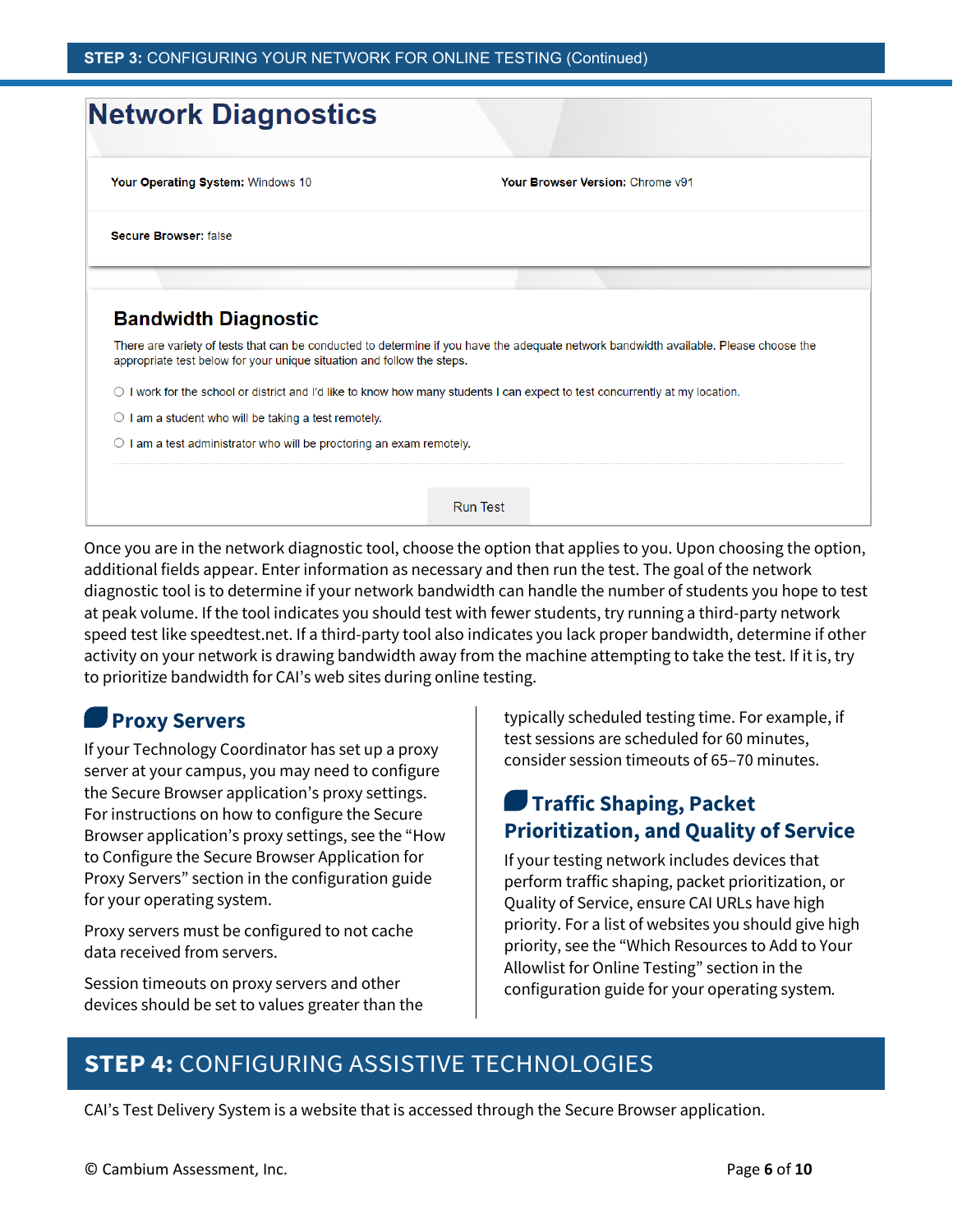Students who use assistive technologies with a standard web browser should be able to use those same technologies with the Test Delivery System. The best way to test compatibility with assistive technologies is by taking a practice test with those technologies turned on. For a list of supported technologies and configuration instructions, see the *Assistive Technology Manual*.

Assistive technologies must be launched on student workstations prior to launching the Secure Browser application.

#### **Supported Embedded Features**

Embedded features are built into the Test Delivery System and can be accessed through settings. They can be accessed without additional thirdparty software. To use these embedded features, students need an accommodation. The following embedded features are available in the Test Delivery System:

### **Text-to-Speech**

Text-to-speech (TTS) reads text on the screen aloud. Using TTS requires at least one voice pack to be installed on the student workstation. Voice packs that ship with the operating systems out of the box for Windows, Mac, and iPadOS are fully compatible with the Secure Browser application. The Secure Browser application works with voice packs that ship out of the box for Chrome OS devices, but the pause feature does not work properly on these devices. The Linux Secure Browser application installation package contains English- and Spanish-language voice packs. For students who need TTS, CAI recommends using a desktop, laptop, or tablet running Windows, macOS, Linux, or iPadOS. If a Chromebook is being used, there is a workaround that allows students to highlight a passage of text and have TTS read just that passage, eliminating the need for the pause feature.

For a full list of voice packs that have been tested and are allowed by the Secure Browser application and for instructions about configuring TTS settings, see the *Assistive Technology Manual*.

### **Speech-to-Text**

Speech-to-text (STT) allows a student to speak into a headset and have their speech converted into text that becomes the response that is entered into the Test Delivery System. The Test Delivery System offers an embedded STT solution. This embedded

tool is supported on Windows, Mac, Linux, iPadOS, and Chrome OS. Third-party (non-embedded) STT solutions are also still supported, but the embedded tool should be used whenever possible. For more information about embedded STT, see the *Assistive Technology Manual*.

#### **Supported Non-Embedded Features**

Non-embedded features require the use of other hardware and/or software to make certain functionality available to students within the Test Delivery System. Non-embedded features require settings be set to permissive mode. This mode, found in the Test Information Distribution Engine (TIDE) as a student test setting, temporarily lowers the security settings of the Secure Browser application so that the student can interoperate with other software on the device, like JAWS or ZoomText, while they are taking the test. Permissive mode is supported on Windows and Mac. Permissive mode is not available for Linux, iPads, or Chromebooks. Users of these devices who need assistive technology supports should use CAI's embedded tools. The following nonembedded features are available for devices running Windows or macOS:

### **Screen Readers**

Screen readers allow students to read text displayed on a screen with a speech synthesizer and a Refreshable Braille Display. Screen reading requires software to be installed on the student workstation. For a list of supported screen readers and configuration instructions, see the *Assistive Technology Manual*.

### **Braille Embossers**

Braille embossers are needed to access content with images in English language arts (ELA) and social sciences tests, as well as all content in mathematics and science tests. The Test Delivery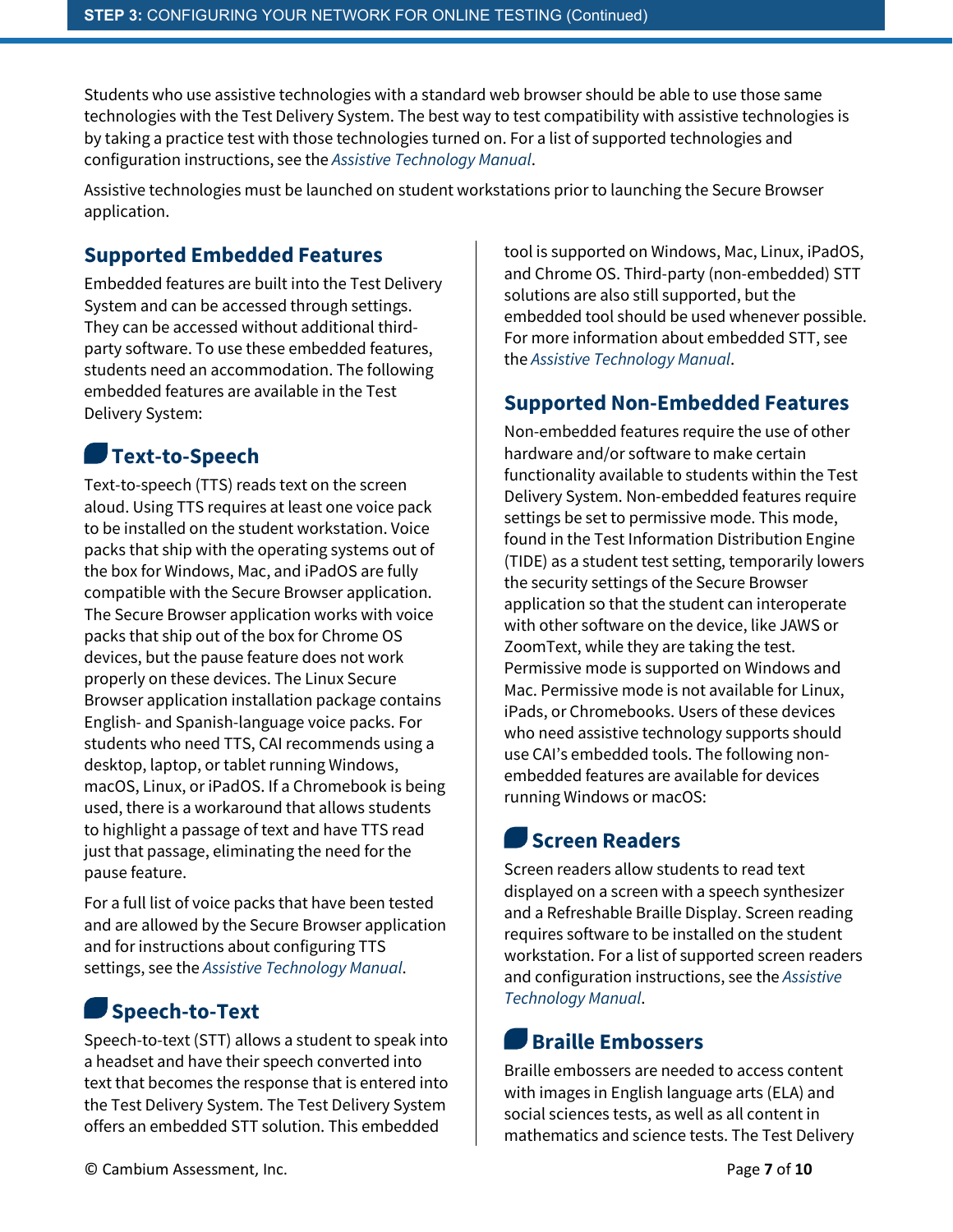System allows students to emboss test material with test administrator approval. The software that sends print requests to the braille embosser must be installed on computers that test administrators use for test sessions. For more information about configuring supported braille embossers, see the *Assistive Technology Manual*.

### **Refreshable Braille Displays**

Refreshable Braille Displays (RBDs) are used to read text-only content on ELA, mathematics, and social sciences tests, while braille embossers are needed to read any content with images in ELA and social sciences tests, as well as advanced content in mathematics and science tests. RBDs must be properly set up before they can be used by students. For information about installing and setting up RBDs, refer to the product's provided instructions and manuals.

### **Speech-to-Text**

Speech-to-text (STT) allows a student to speak into a headset and have their speech converted into text that becomes the response that is entered into the Test Delivery System. Though CAI recommends the embedded STT feature discussed above, STT is also available through third-party software for Windows and Mac through Dragon Naturally Speaking or other similar software. Users should verify the security and privacy policies of any thirdparty software before deciding to use that software. Many STT providers send a student's audio recording to the cloud for processing. This should be disabled before use so sensitive testing data is not sent to third parties. Users should have a clear understanding of what third-party providers do and do not do with student information. For more information regarding STT and possible solutions for other operating systems, see the *Assistive Technology Manual*.

### **Word Prediction**

Word prediction software predicts words as a student types. Currently, CAI does not offer an embedded word prediction feature. Word

prediction is available for Windows and Mac through the use of third-party apps like Read&Write and other similar software. For more information about supported third-party apps, see the *Assistive Technology Manual*.

#### **Alternative Computer Inputs**

Alternative Computer Input (ACI) tools allow students to interact with a computer without using a traditional mouse and keyboard setup. CAI does not include any embedded alternative computer input tools, but it supports several third-party alternative computer input technologies. For more information about supported third-party alternative computer inputs, see the *Assistive Technology Manual*.

#### **Assistive Keyboard and Mouse Input**

Assistive Keyboard and Mouse Input tools provide additional support to students who need to use a keyboard and mouse in order to respond to test items. CAI does not include any embedded assistive keyboard and mouse input tools, as these tools typically involve the use of special hardware, but the Test Delivery System does support several third-party assistive keyboard and mouse input tools. For more information about supported third-party assistive keyboard and mouse input solutions, see the *Assistive Technology Manual*.

### **Screen Magnification**

Screen magnifier assistive technology enlarges the content displayed on the computer screen in order to assist students who need the content magnified. Although TDS supports some nonembedded screen magnifier tools from third parties, it is recommended that students use the embedded zoom tools in TDS. For more information about screen magnifier assistive technology, see the *Assistive Technology Manual*.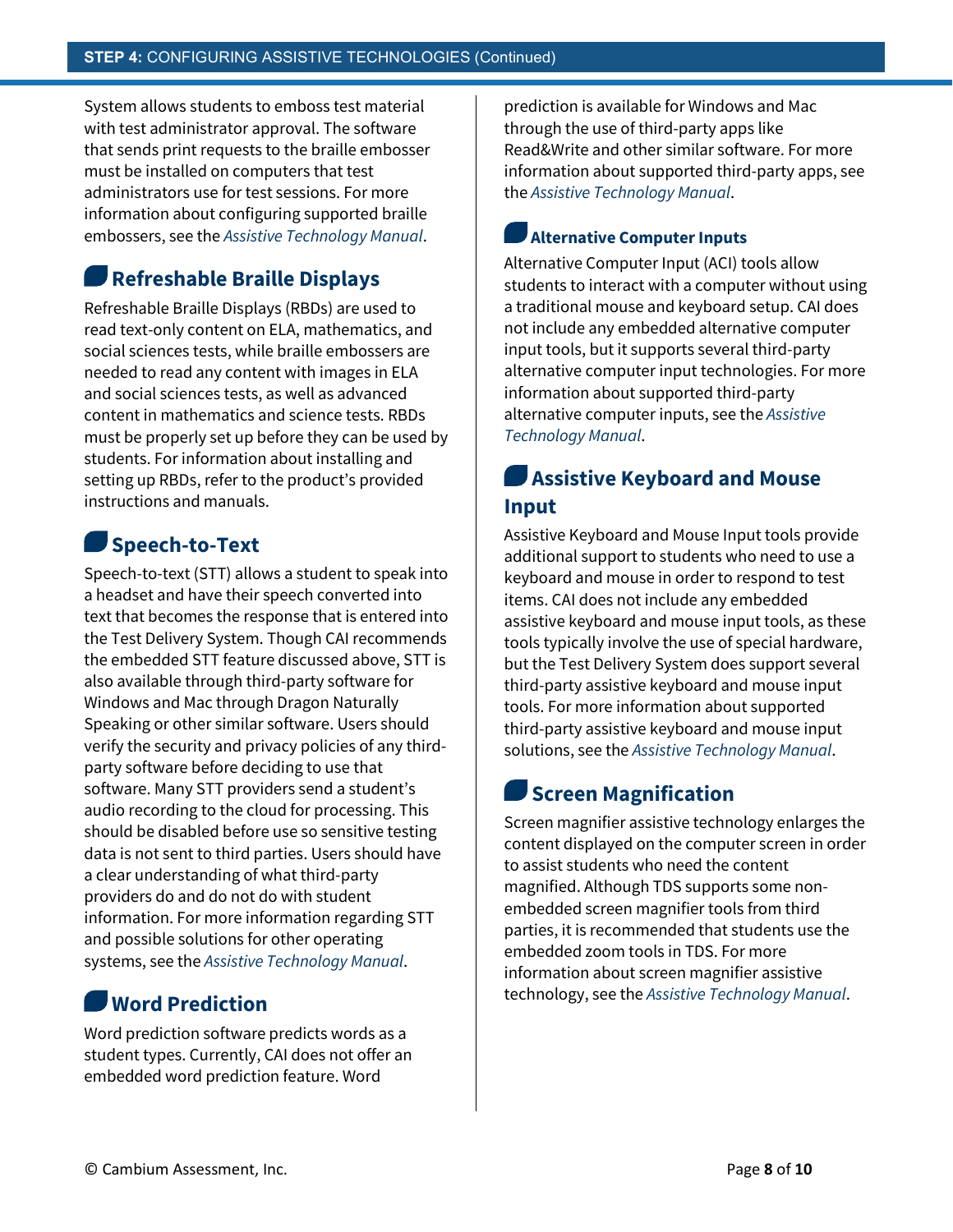### ADMINISTERING ONLINE TESTS

Before administering an operational test, get comfortable with the system by administering a practice test. Practice tests can be administered on supported devices via the Secure Browser application or through modern conventional browsers like Chrome or Firefox.

#### **ADMINISTERING PRACTICE TESTS**

To administer a practice test, complete the following steps:

- 1. Test administrators should open a web browser, go to the Test Administrator Practice Site, and choose a practice test to administer.
- 2. Students should launch the Secure Browser application and click the link for practice tests.
- 3. Test administrators should give the students the Session ID.
- 4. Students should click through the login pages. Students can log in anonymously as a guest or with their real account. In either case, they should use a Session ID from the test administrator.

For more information about administering practice tests, see the *Test Administrator User Guide*.

When test administrators and students are comfortable using the system, you are ready to administer an operational test.

#### **ADMINISTERING OPERATIONAL TESTS**

The steps for administering an operational test are nearly identical to administering a practice test.

- 1. Test administrators should open a web browser and go to the Test Administrator Interface.
- 2. Students should launch the Secure Browser application.
- 3. Test administrators should give students the Session ID.
- 4. Students should enter the Session ID, their first name, and their Student ID.

For more information about administering operational tests, see the *Test Administrator User Guide*.

#### **Contact Texas Testing Support for any additional assistance.**